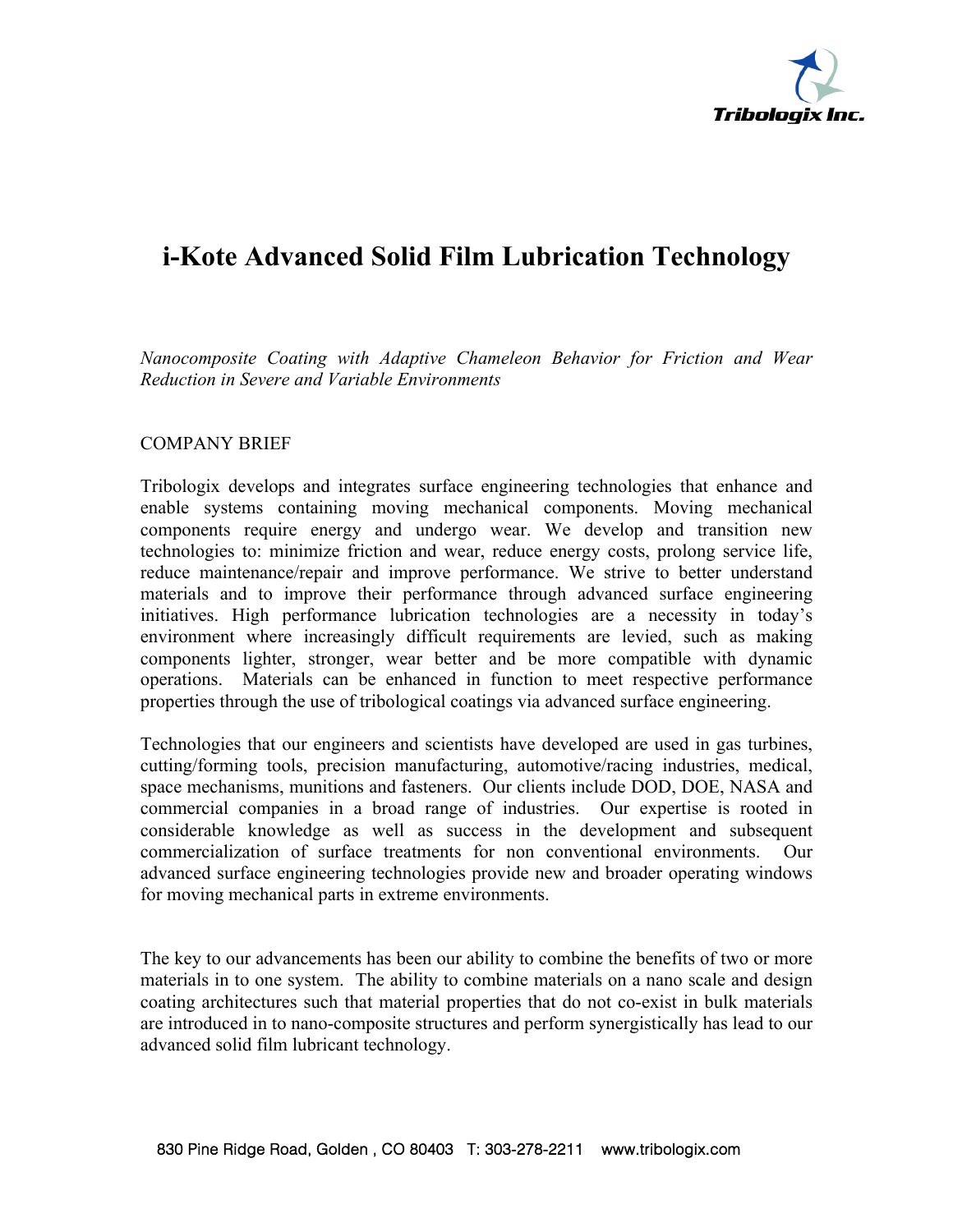# TECHNOLOGY BRIEF

### Precision Coating Process

- 1. Non evasive surface preparation
- 2. Ion assisted bonding technology for extreme adhesion
- 3. Synergistic components for smart adaptive, chameleon nanotechnology

1. Typical legacy coating failures happen at the interface of the substrate and the coating, thus properly preparing the part for coating is extremely critical. We have developed an environmentally friendly cleaning process that gently, but very effectively, cleans the surface of parts with out blasting or etching, thus eliminating problems with stress risers.

2. Our proprietary ionic bonding insures that the coating is properly anchored to the part resulting in a low temperature deposition, with no binders or adhesives, no curing or baking. Our ionic bonding insures that the coating does not chip, crack or peel. We produce a thin film on the order of 0.000040"which typically does not affect tolerances. i-Kote can be applied to most surfaces including metals, ceramics, carbides and hard coatings.

3. Multi Environmental Performance:

- i-Kote continually adapts and automatically changes its surface characteristics to changing environments in order to provide extreme low friction and low wear
- Much like in nature, the chameleon can change its skin appearance to evade its predators; i-Kote can change its surface to avoid friction and wear
- Designed to self-adjust its tribological contact chemistry and structure depending on the operating environment and temperature. The changes ensure that a correct lubricant occupies the contacting interface and always reduces wear and friction
- Nanocomposite coating structure and chemistry is engineered to provide an optimum blend of hardness, toughness, wear resistance and low friction in environments with variable conditions such as humidity and temperature
- Activation of the "chameleon" behavior is accomplished through the work of friction and lubricant interaction with environment to form lubricious transfer films of the correct composition and chemistry for each operating environment or temperature